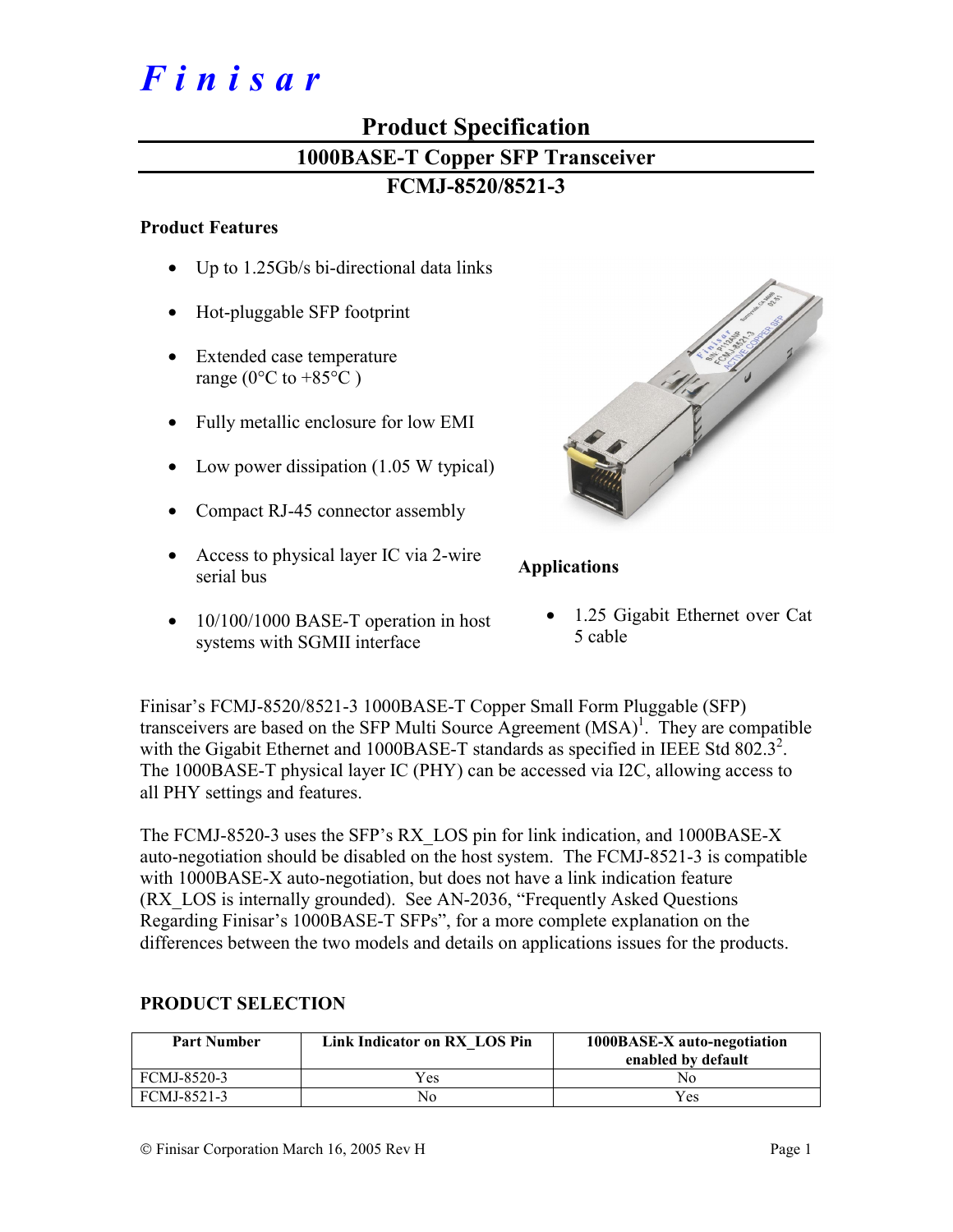| Pin            | <b>Symbol</b>   | <b>Name/Description</b>                           | <b>Note</b>    |
|----------------|-----------------|---------------------------------------------------|----------------|
|                | $\rm V_{EET}$   | Transmitter ground (common with receiver ground)  |                |
| $\overline{2}$ | $T_{FAULT}$     | Transmitter Fault. Not supported                  |                |
| 3              | $T_{\rm DIS}$   | Transmitter Disable. PHY disabled on high or open | $\overline{c}$ |
| $\overline{4}$ | $MOD$ DEF $(2)$ | Module Definition 2. Data line for serial ID      | 3              |
| 5              | $MOD$ DEF $(1)$ | Module Definition 1. Clock line for serial ID     | 3              |
| 6              | $MOD$ $DEF(0)$  | Module Definition 0. Grounded within the module   | 3              |
| 7              | Rate Select     | No connection required                            |                |
| 8              | LOS             | Loss of Signal indication.                        | 4              |
| 9              | $\rm V_{EER}$   | Receiver ground (common with transmitter ground)  |                |
| 10             | $\rm V_{EER}$   | Receiver ground (common with transmitter ground)  |                |
| 11             | $\rm V_{EER}$   | Receiver ground (common with transmitter ground)  |                |
| 12             | RD-             | Receiver Inverted DATA out. AC coupled            |                |
| 13             | $RD+$           | Receiver Non-inverted DATA out. AC coupled        |                |
| 14             | $V_{EER}$       | Receiver ground (common with transmitter ground)  |                |
| 15             | $\rm V_{CCR}$   | Receiver power supply                             |                |
| 16             | $\rm V_{CCT}$   | Transmitter power supply                          |                |
| 17             | $\rm V_{EET}$   | Transmitter ground (common with receiver ground)  |                |
| 18             | $TD+$           | Transmitter Non-Inverted DATA in. AC coupled      |                |
| 19             | TD-             | Transmitter Inverted DATA in. AC coupled          |                |
| 20             | $\rm V_{EET}$   | Transmitter ground (common with receiver ground)  |                |

#### **I. SFP to Host Connector Pin Out**

Notes: 1. Circuit ground is connected to chassis ground

2. PHY disabled on  $T_{DIS}$  > 2.0V or open, enabled on  $T_{DIS}$  < 0.8V

3. Should be pulled up with 4.7k – 10k Ohms on host board to a voltage between 2.0 V and 3.6 V.

MOD  $DEF(0)$  pulls line low to indicate module is plugged in.

4. LVTTL compatible with a maximum voltage of 2.5V. Not supported on FCMJ-8521-3.

**Table 1. SFP to host connector pin assignments and descriptions** 



**Figure 1. Diagram of host board connector block pin numbers and names**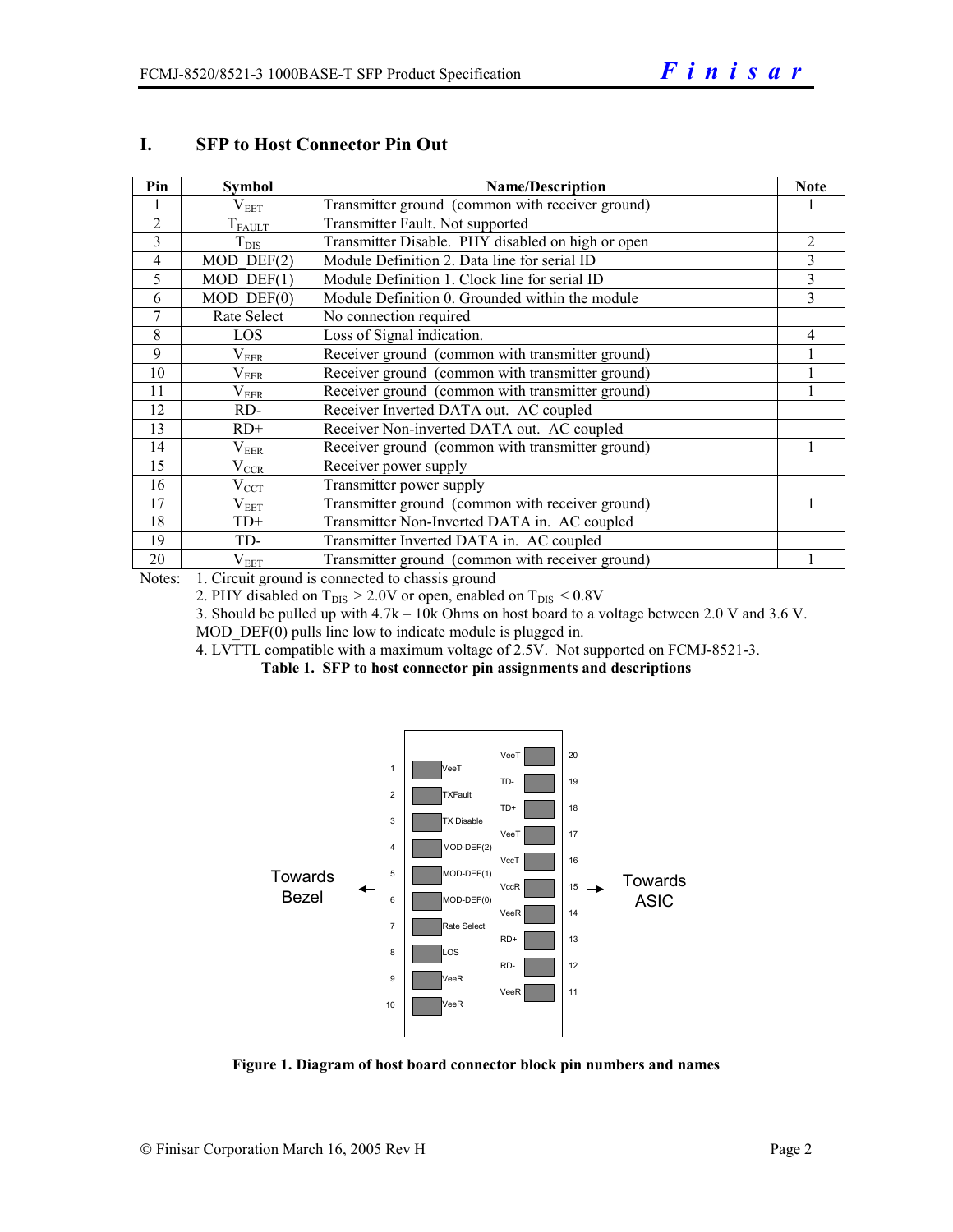# **II. +3.3V Volt Electrical Power Interface**

The FCMJ-8520/8521-3 has an input voltage range of 3.3 V  $+/-5\%$ . The 4 V maximum voltage is not allowed for continuous operation.

| +3.3 Volt Electrical Power<br><b>Interface</b> |                      |      |     |      |       |                                                                                            |  |  |
|------------------------------------------------|----------------------|------|-----|------|-------|--------------------------------------------------------------------------------------------|--|--|
| Parameter                                      | <b>Symbol</b>        | Min  | Typ | Max  | Units | Notes/Conditions                                                                           |  |  |
| <b>Supply Current</b>                          | $\mathbf{I}_{\rm S}$ |      | 320 | 375  | mA    | 1.2W max power over<br>full range of voltage<br>and temperature.<br>See caution note below |  |  |
| Input Voltage                                  | $V_{cc}$             | 3.13 | 3.3 | 3.47 | V     | Referenced to GND                                                                          |  |  |
| Maximum Voltage                                | $V_{max}$            |      |     | 4    | V     |                                                                                            |  |  |
| <b>Surge Current</b>                           | I <sub>sure</sub>    |      |     | 30   | mA    | Hot plug above steady state<br>current. See caution note<br>below                          |  |  |

Caution: Power consumption and surge current are higher than the specified values in the SFP MSA **Table 2. +3.3 Volt electrical power interface**

# **III. Low-Speed Signals**

MOD DEF(1) (SCL) and MOD DEF(2) (SDA), are open drain CMOS signals (see section VII, "Serial Communication Protocol"). Both MOD DEF(1) and MOD DEF(2) must be pulled up to host Vcc.

| Low-Speed Signals,<br><b>Electronic Characteristics</b> |               |                             |                                   |              |                                                                          |  |  |  |  |  |
|---------------------------------------------------------|---------------|-----------------------------|-----------------------------------|--------------|--------------------------------------------------------------------------|--|--|--|--|--|
| <b>Parameter</b>                                        | <b>Symbol</b> | Min                         | Max                               | <b>Units</b> | Notes/Conditions                                                         |  |  |  |  |  |
| <b>SFP Output LOW</b>                                   | $\rm V_{OL}$  | $\theta$                    | 0.5                               | V            | $4.7k$ to 10k pull-up to host Vcc,<br>measured at host side of connector |  |  |  |  |  |
| <b>SFP Output HIGH</b>                                  | $V_{OH}$      |                             | host Vcc - $0.5$ host Vcc + $0.3$ | V            | 4.7k to 10k pull-up to host_Vcc,<br>measured at host side of connector   |  |  |  |  |  |
| <b>SFP Input LOW</b>                                    | $V_{IL}$      | $\Omega$                    | 0.8                               | V            | 4.7k to 10k pull-up to Vcc,<br>measured at SFP side of connector         |  |  |  |  |  |
| <b>SFP Input HIGH</b>                                   | $V_{IH}$      | $\mathcal{D}_{\mathcal{L}}$ | $Vec + 0.3$                       | V            | $4.7k$ to 10k pull-up to Vcc,<br>measured at SFP side of connector       |  |  |  |  |  |

**Table 3. Low-speed signals, electronic characteristics**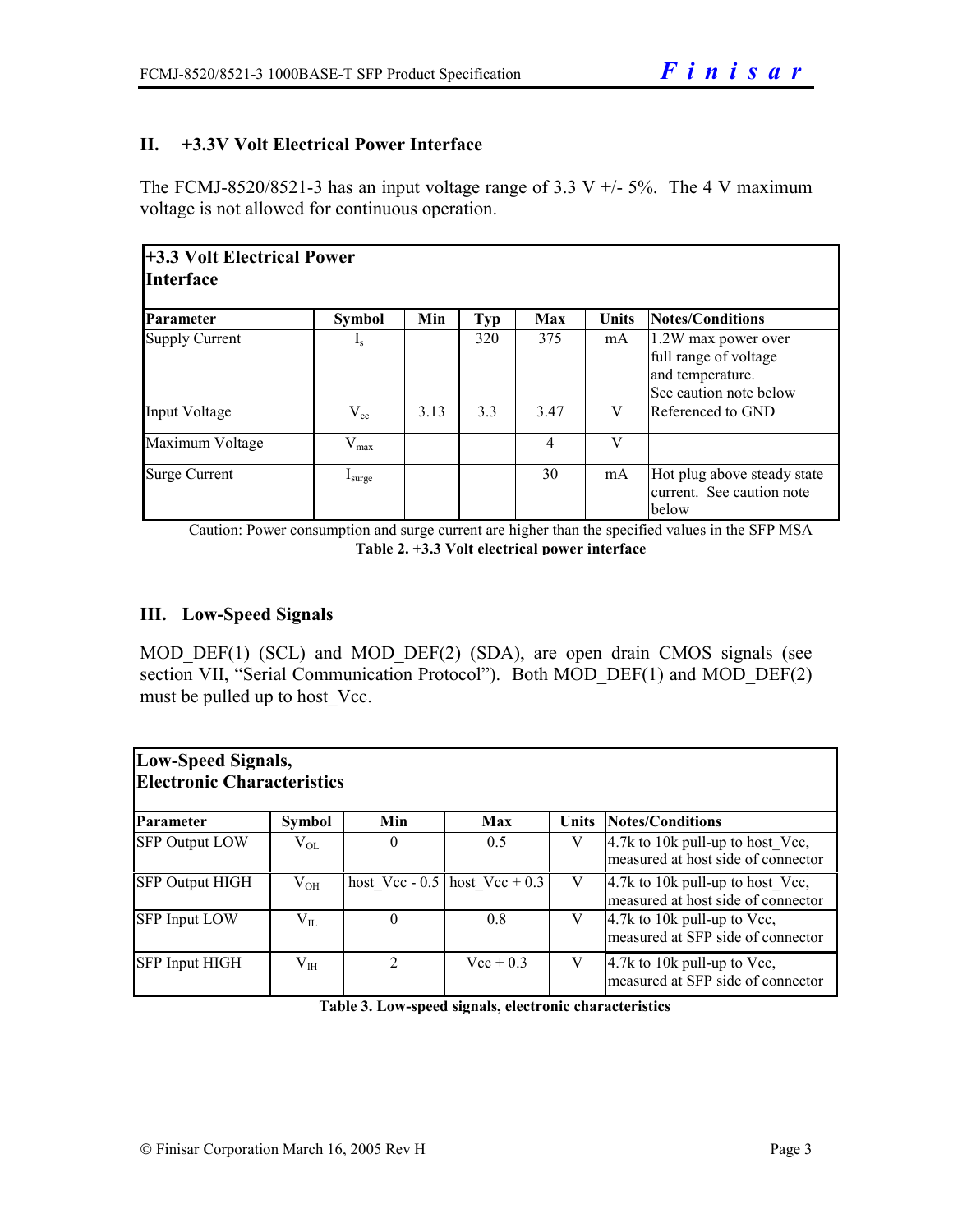# **IV. High-Speed Electrical Interface**

All high-speed signals are AC-coupled internally.

| <b>High-Speed Electrical</b><br>Interface,<br><b>Transmission Line-SFP</b> |                     |     |            |     |              |                                                                 |  |  |  |
|----------------------------------------------------------------------------|---------------------|-----|------------|-----|--------------|-----------------------------------------------------------------|--|--|--|
| Parameter                                                                  | <b>Symbol</b>       | Min | <b>Typ</b> | Max | <b>Units</b> | <b>Notes/Conditions</b>                                         |  |  |  |
| Line Frequency                                                             | $f_{L}$             |     | 125        |     | MHz          | 5-level encoding, per<br><b>IEEE 802.3</b>                      |  |  |  |
| <b>Tx Output Impedance</b>                                                 | $Z_{\text{out,TX}}$ |     | 100        |     | Ohm          | Differential, for all<br>frequencies between<br>1MHz and 125MHz |  |  |  |
| Rx Input Impedance                                                         | $Z_{in, RX}$        |     | 100        |     | Ohm          | Differential, for all<br>frequencies between<br>1MHz and 125MHz |  |  |  |

**Table 4. High-speed electrical interface, transmission line-SFP** 

| High-Speed Electrical Interface,<br><b>Host-SFP</b> |                      |     |            |      |              |                         |  |  |  |
|-----------------------------------------------------|----------------------|-----|------------|------|--------------|-------------------------|--|--|--|
| Parameter                                           | <b>Symbol</b>        | Min | <b>Typ</b> | Max  | <b>Units</b> | <b>Notes/Conditions</b> |  |  |  |
| Single ended data input<br>swing                    | $V_{insing}$         | 250 |            | 1200 | mV           | Single ended            |  |  |  |
| Single ended data output<br>swing                   | $V_{\text{outsing}}$ | 350 |            | 800  | mV           | Single ended            |  |  |  |
| Rise/Fall Time                                      | $T_r, T_f$           |     | 175        |      | psec         | $20\% - 80\%$           |  |  |  |
| Tx Input Impedance                                  | $Z_{\rm in}$         |     | 50         |      | Ohm          | Single ended            |  |  |  |
| Rx Output Impedance                                 | $Z_{\text{out}}$     |     | 50         |      | Ohm          | Single ended            |  |  |  |

**Table 5. High-speed electrical interface, host-SFP**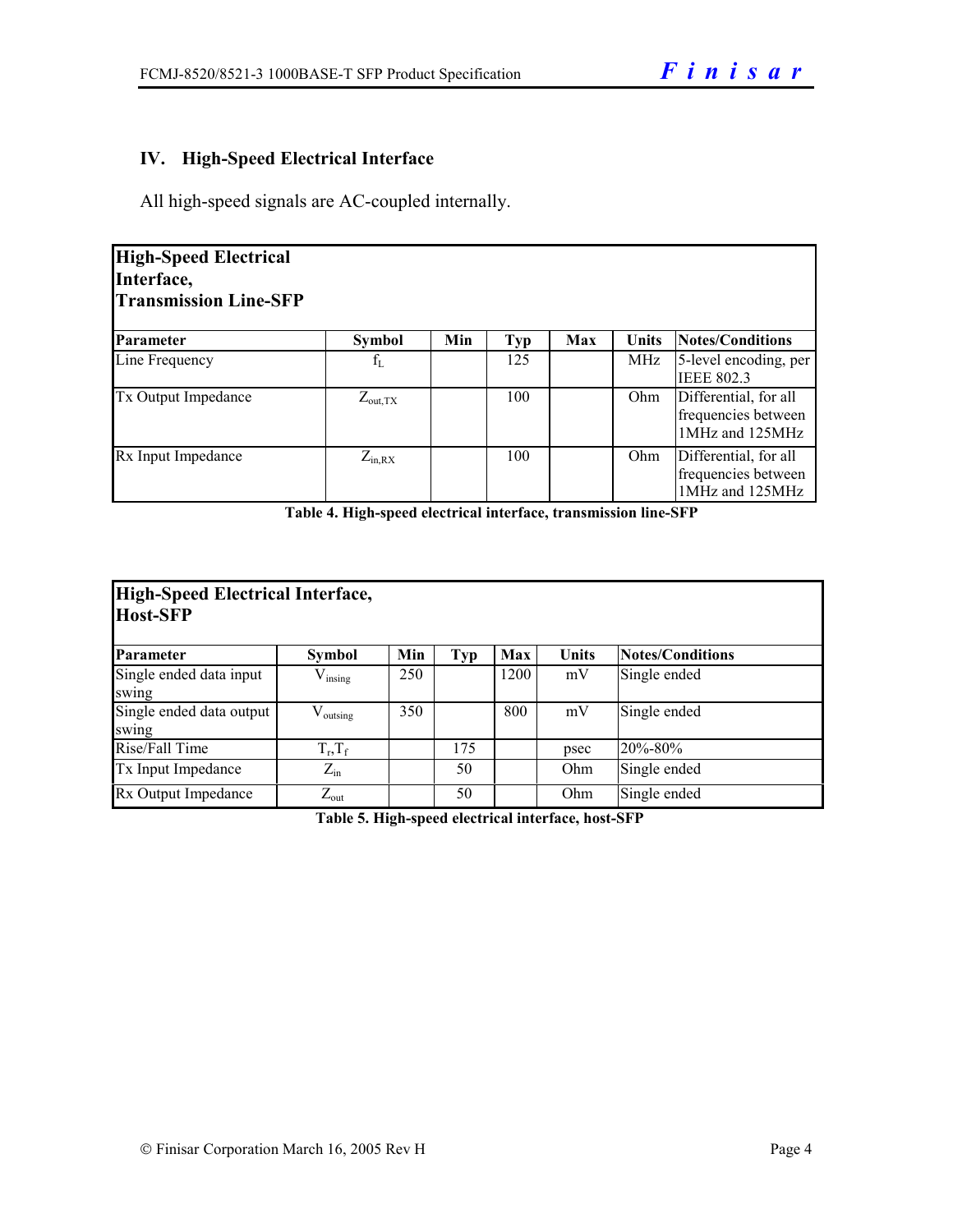# **V. General Specifications**

| General      |               |     |     |       |   |                                     |
|--------------|---------------|-----|-----|-------|---|-------------------------------------|
| Parameter    | <b>Symbol</b> | Min | Typ | Max   |   | Units Notes/Conditions              |
| Data Rate    | BR            | 10  |     | 1,000 |   | Mb/sec IEEE 802.3 compatible.       |
|              |               |     |     |       |   | See Notes 2 through 4 below         |
| Cable Length |               |     |     | 100   | m | Category 5 UTP. BER $\leq 10^{-12}$ |

**Table 6. General specifications** 

#### **Notes:**

1. Clock tolerance is +/- 50 ppm

2. By default, the FCMJ-8520/8521-3 is a full duplex device in preferred master mode

3. Automatic crossover detection is enabled. External crossover cable is not required 4. 10/100/1000 BASE-T operation requires the host system to have an SGMII interface with no clocks, and the module PHY to be configured per Application Note AN-2036. With a SERDES that does not support SGMII, the module will operate at 1000BASE-T only.

# **VI. Environmental Specifications**

The FCMJ-8520/8521-3 has an extended range from  $0^{\circ}$ C to  $+85^{\circ}$ C case temperature as specified in Table 8.

| <b>Environmental</b><br><b>Specifications</b> |                  |       |     |     |                 |                     |
|-----------------------------------------------|------------------|-------|-----|-----|-----------------|---------------------|
| <b>Parameter</b>                              | <b>Symbol</b>    | Min   | Typ | Max | Units           | Notes/Conditions    |
| <b>Operating Temperature</b>                  | $\mathbf{1}_{0}$ |       |     | 85  | $\rm ^{\circ}C$ | Case temperature    |
| <b>Storage Temperature</b>                    | $\mathbf{I}$ sto | $-40$ |     | 85  | $\rm ^{\circ}C$ | Ambient temperature |

**Table 7. Environmental specifications** 

### **VII. Serial Communication Protocol**

All Finisar SFPs support the 2-wire serial communication protocol outlined in the SFP  $MSA<sup>1</sup>$ . These SFPs use an Atmel AT24C01A 128 byte  $E<sup>2</sup>$ PROM with an address of A0h. For details on interfacing with the  $E^2$ PROM, see the Atmel data sheet titled "AT24C01A/02/04/08/16 2-Wire Serial CMOS E<sup>2</sup>PROM."<sup>3</sup>

The 1000BASE-T physical layer IC can also be accessed via the 2-wire serial bus at address ACh. For details interfacing with the PHY IC, see Marvell data sheet titled "Alaska Ultra 88E1111 Integrated Gigabit Ethernet Transceiver"<sup>4</sup> (Marvell document number MV-S100649-00).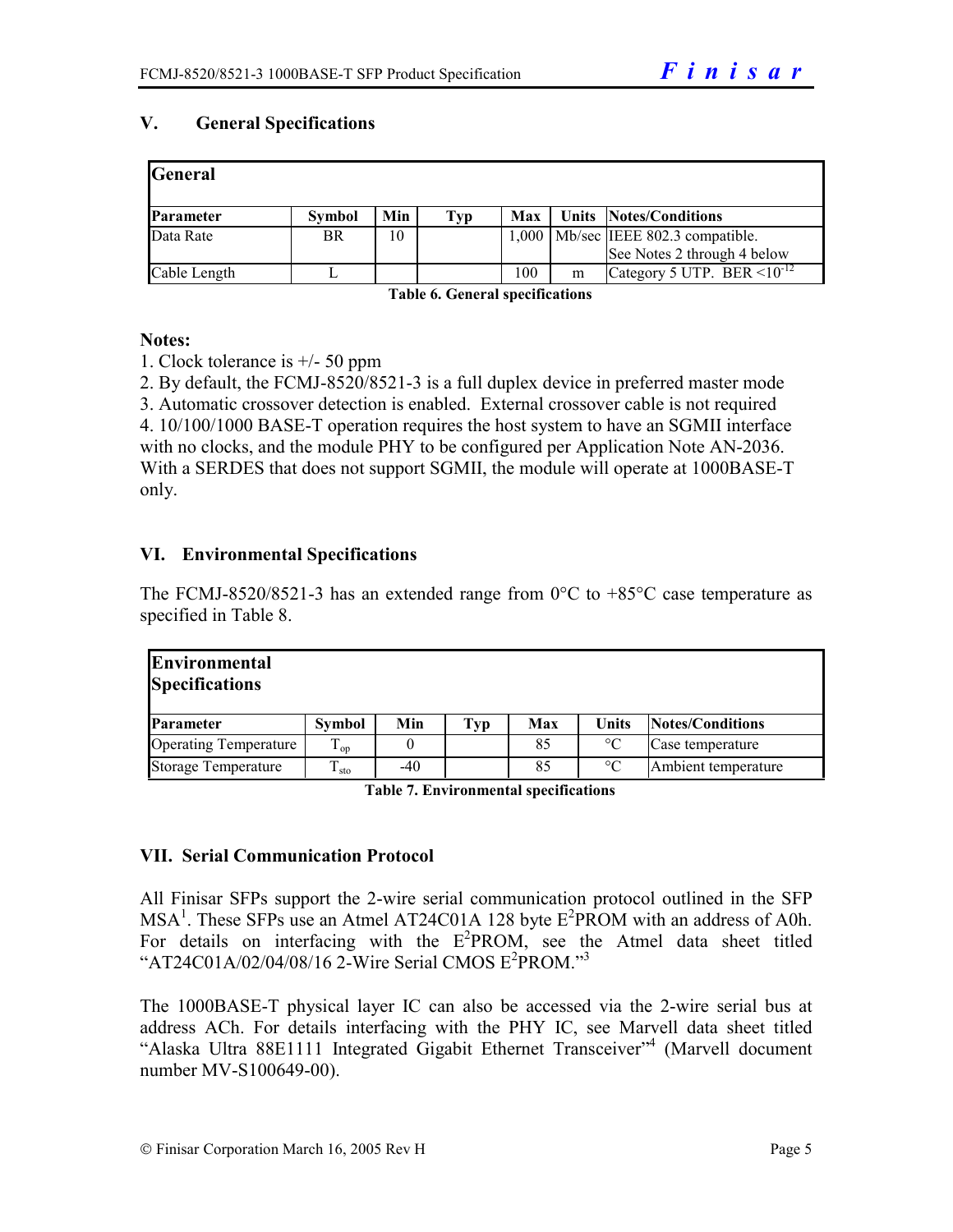| <b>Serial Bus Timing</b><br><b>Requirements</b> |        |     |     |         |    |                        |
|-------------------------------------------------|--------|-----|-----|---------|----|------------------------|
| <b>Parameter</b>                                | Symbol | Min | Typ | Max     |    | Units Notes/Conditions |
| $\Gamma$ <sup>2</sup> C Clock Rate              |        | 0   |     | 100,000 | Hz |                        |

| Table 8. Serial bus timing requirements |  |
|-----------------------------------------|--|
|-----------------------------------------|--|

#### **VIII. Mechanical Specifications**

The host-side of the FCMJ-8520/8521-3 conforms to the mechanical specifications outlined in the SFP  $MSA<sup>1</sup>$ . The front portion of the SFP (part extending beyond the face plate of the host) is larger to accommodate the RJ-45 connector. See Figure 2 below for details.



**Figure 2. FCMJ-8520/8521-3 mechanical dimensions**